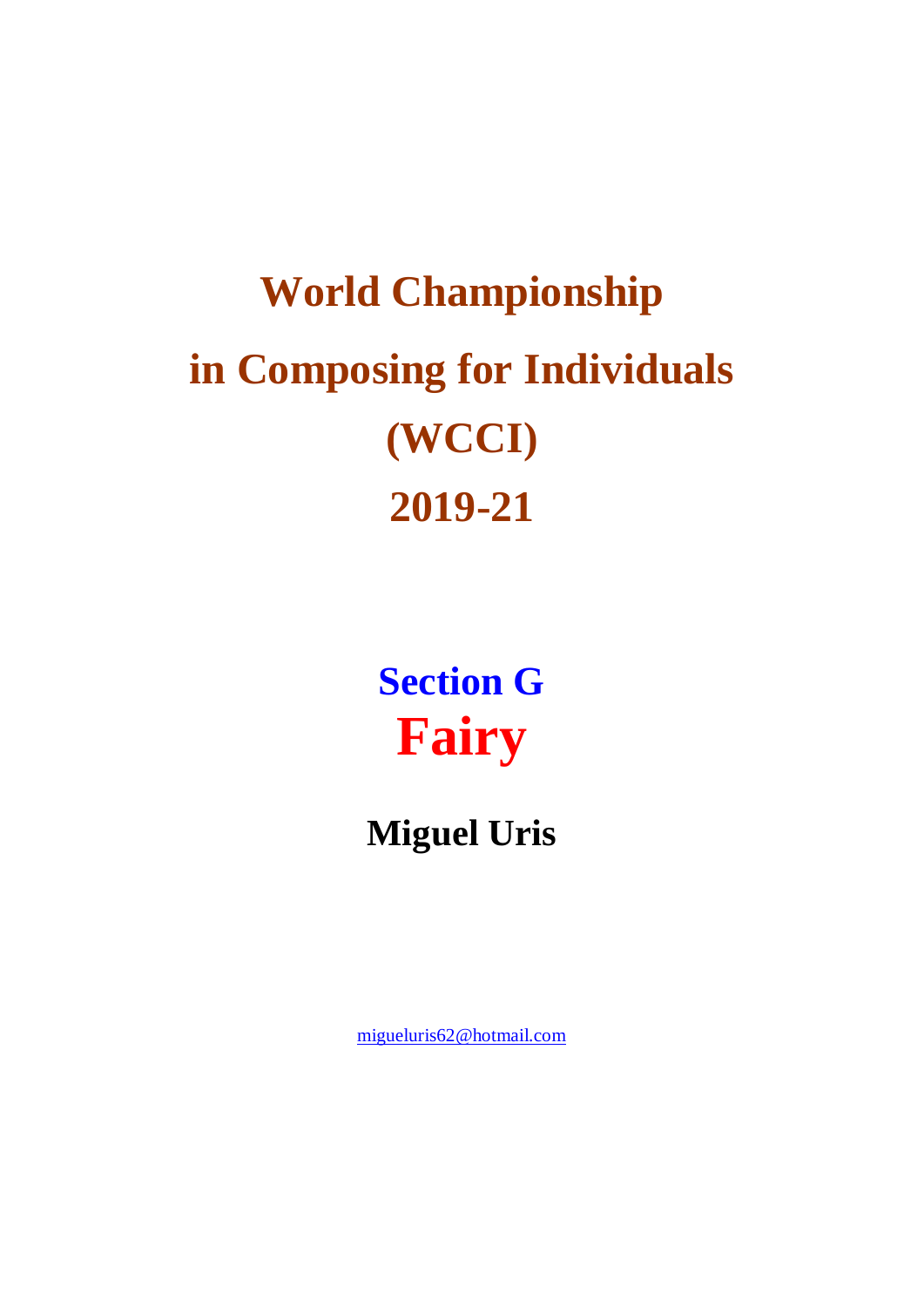**Miguel Uris** *Best Problems* 100/4679, 2021 Award has not been yet issued



5K2/4p3/6p1/5P2/k7/p7/P7/8

Theme Durbar

**1.g6\*f5 Kf8\*e7**[+wPe4] **2.f5\*e4**[+bPd6] **Ke7\*d6**[+wPd3]

**3.e4\*d3**[+bPc5] **Kd6\*c5**[+wPc2] **4.d3\*c2**[+bPb4] **Kc5-b6**[+wPb3] #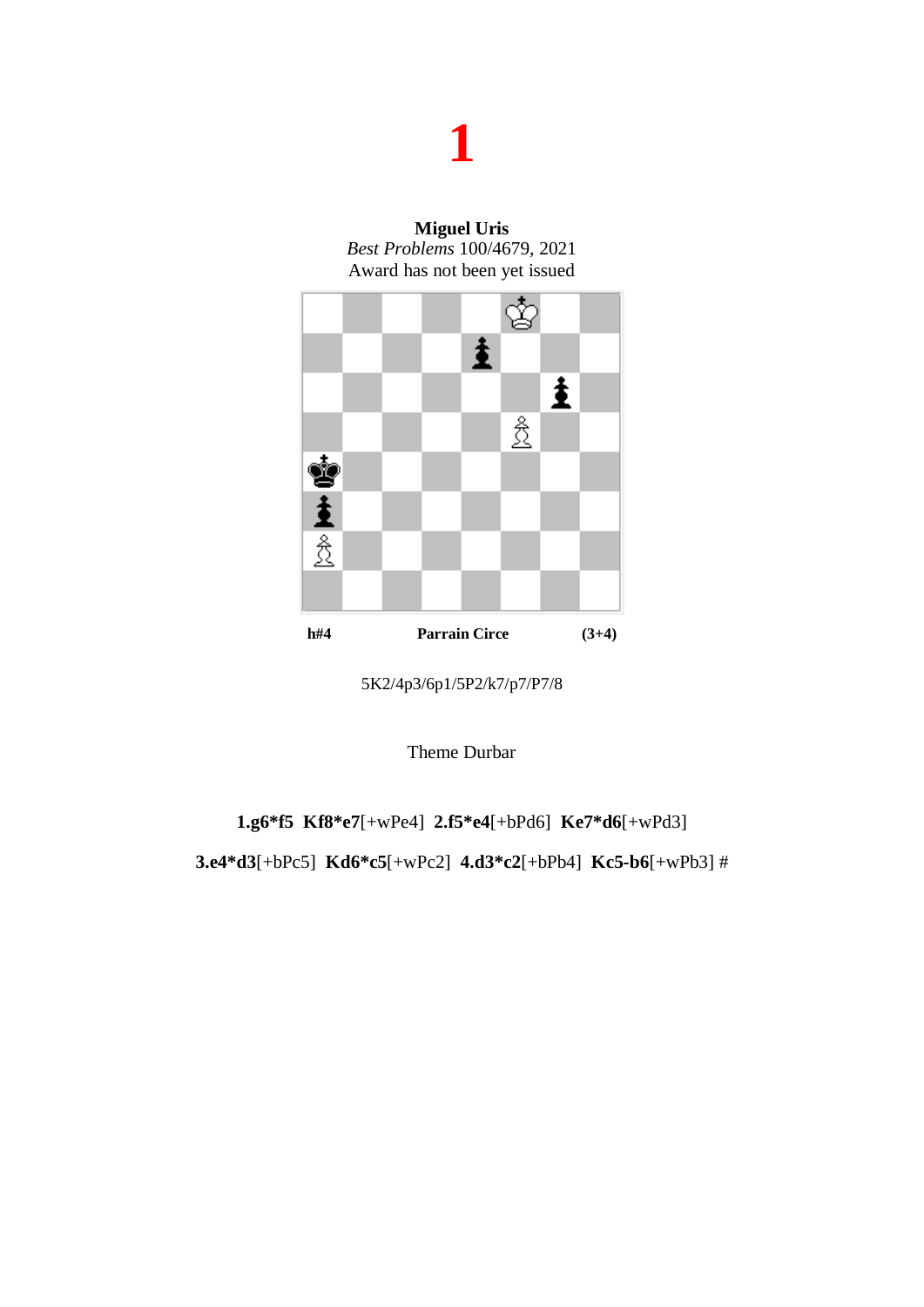

8/p2p4/P1rP4/1p3P2/pkp5/6pp/1PP4P/n3K2R

Task Valladao

**1.Kb4-a5 c2-c3 2.Rc6\*a6 b2-b4**[+w**Pa8=S**] **+ 3.c4\*b3 ep. 0-0**[+wPb4] # **1.Sa1\*c2 + Ke1-d2**[+wPb3] **2.Rc6-c5 Rh1-a1 3.a4\*b3 Kd2-e2**[+wPc3] #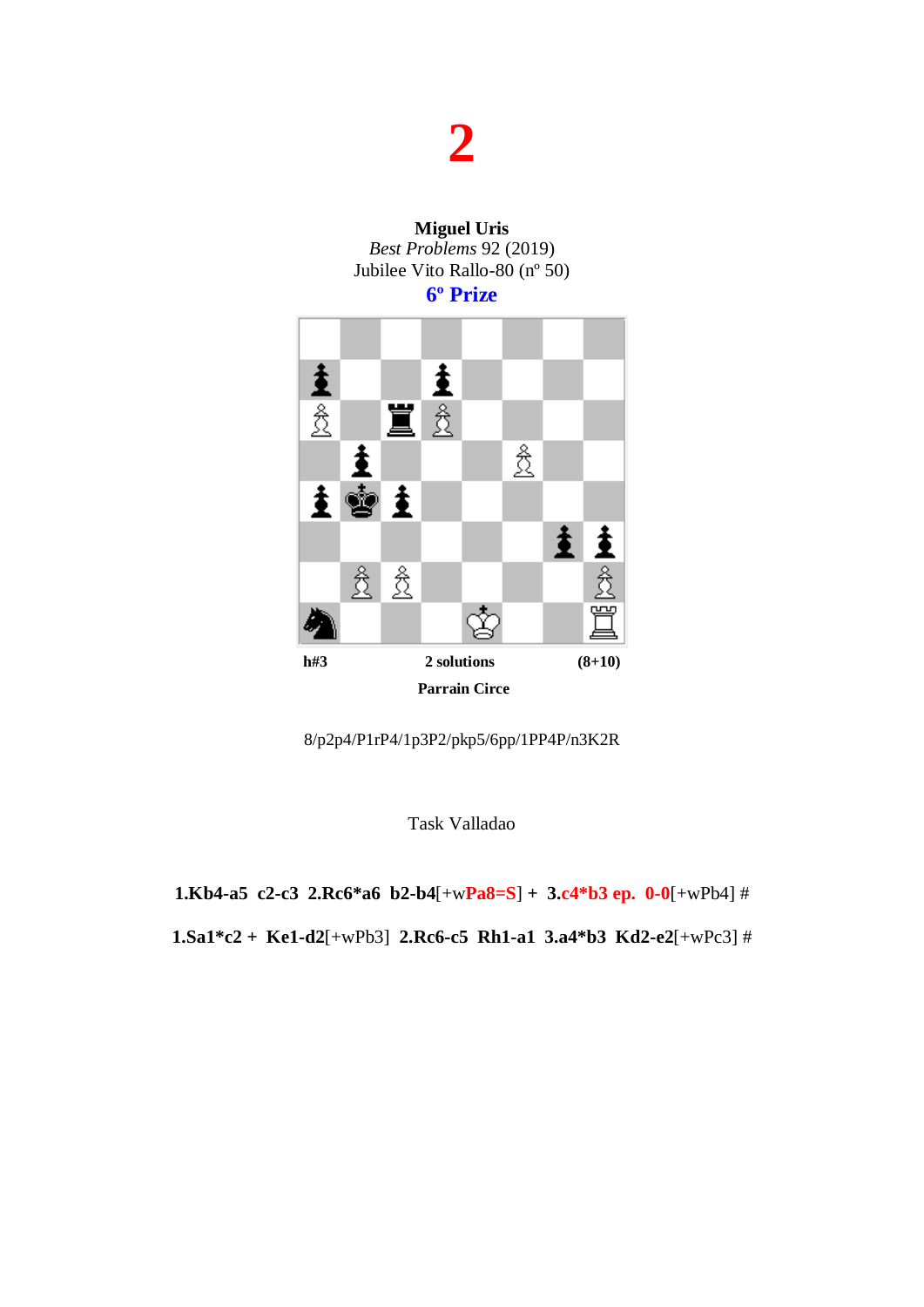



8/8/8/8/5K2/4pp2/2q2P1k/8

a) Diagram

 **1.Qc2-a4 + Kf4\*f3 2.Qa4-c2**[+bPh1=B**] + Kf3\*e3 3.Qc2\*f2**[+bPh3] **+ Ke3\*f2**[+wPg1] #

b) -wPf2 +wSf2

 **1.Qc2-a4 + Kf4\*e3 2.Qa4-d4**[+bPh3] **+ Ke3\*f3 3.Qd4\*f2**[+bPh1=B] **+ Kf3\*f2**[+wSf1] #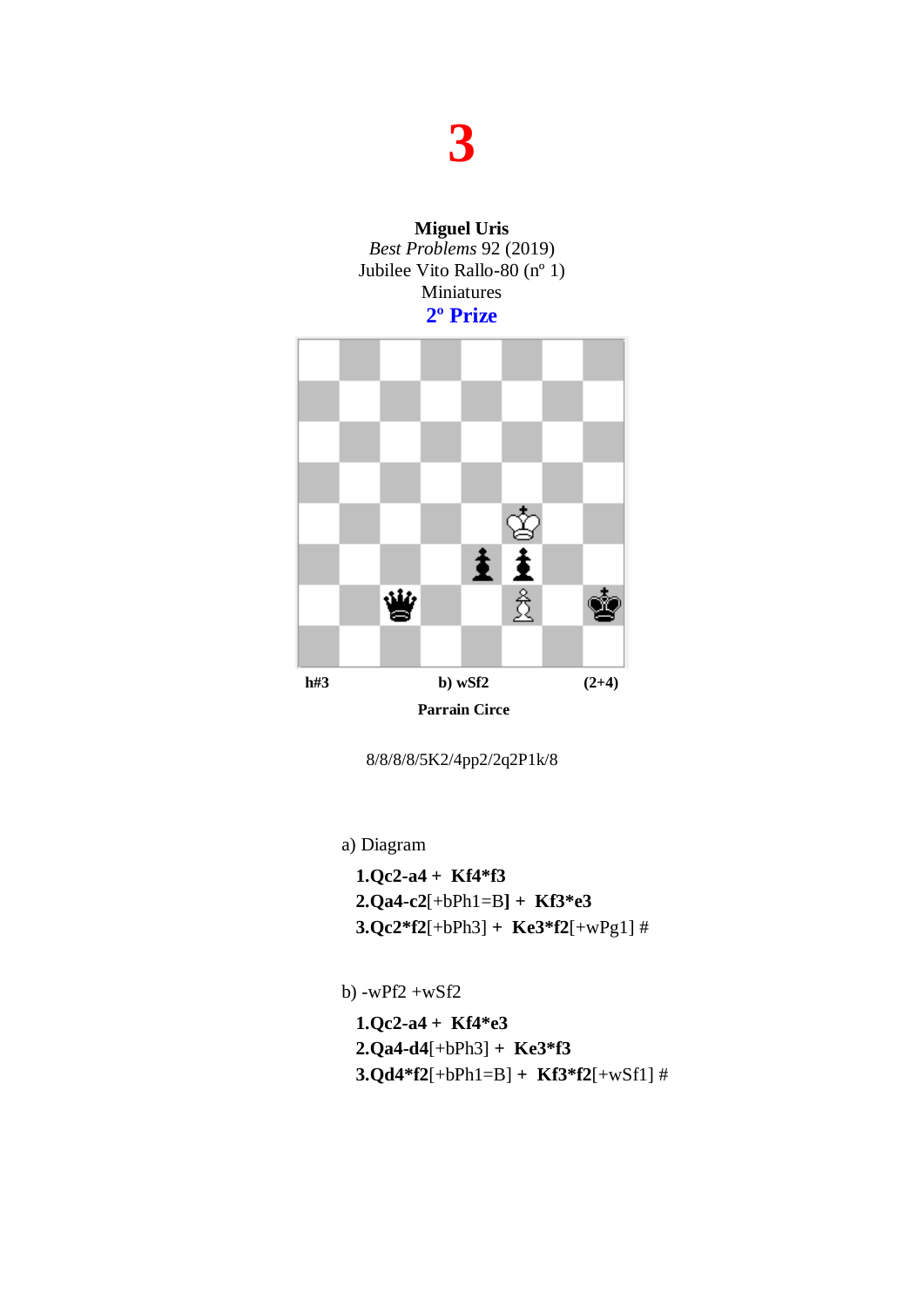



5K2/3p4/2p2kp1/5b2/1P3B2/8/8/5r2

#### **1.Rf1-e1 Bf4-e5 + 2.Re1\*e5 b4-b5**[+wBe6] **3.d7\*e6 b5-b6**[+wBe7] # **1.Bf5-e6 Bf4-c1 2.Rf1-f5 b4-b5 3.c6\*b5 Bc1-f4**[+wPe8=S] #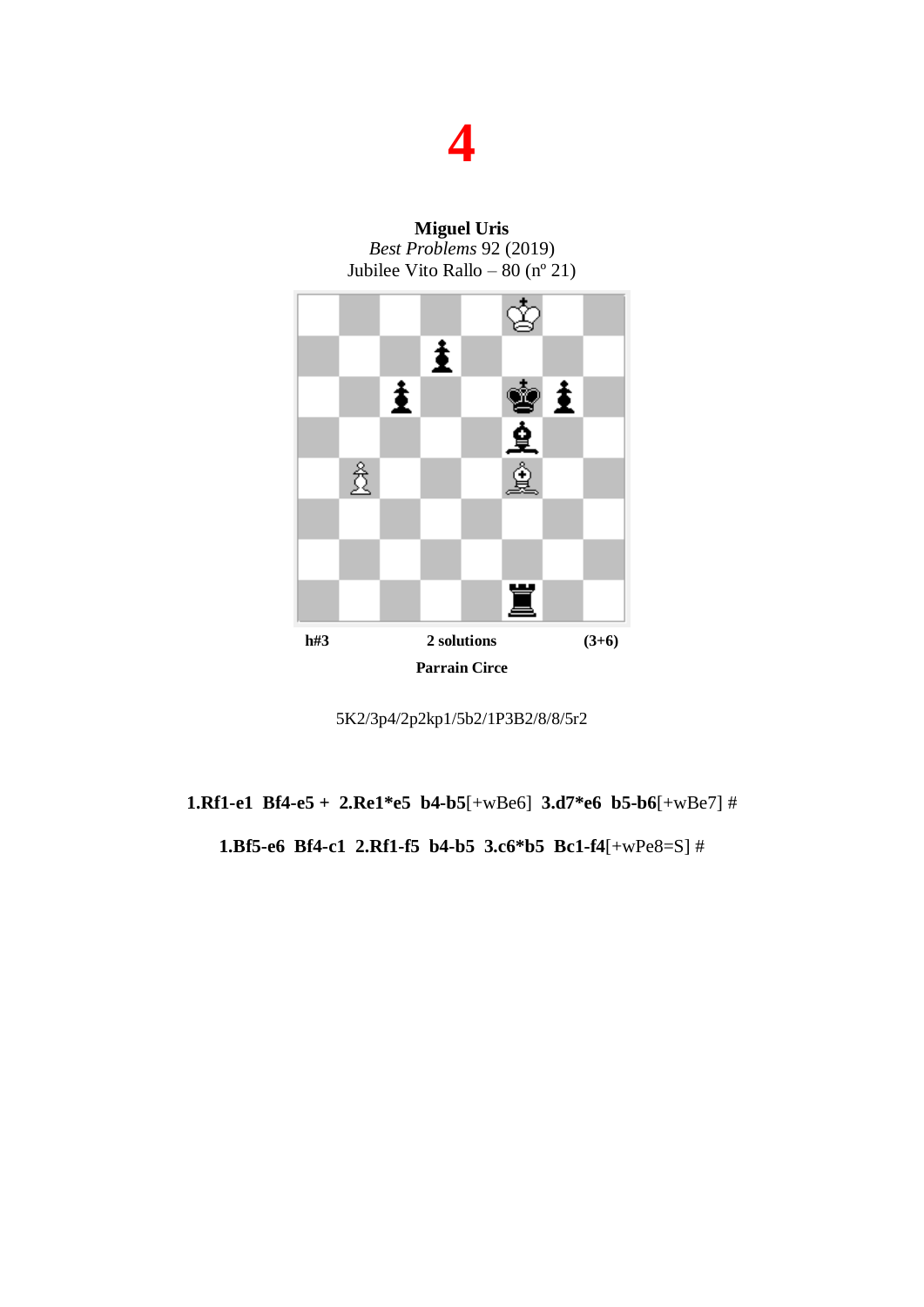**Miguel Uris** *Best Problems* 100/4687, 2021 Award has not been yet issued



5b2/1N5K/3p1p2/2n3k1/P7/3p2P1/8/8

a) Diagram

**1.Sc5\*a4 Sb7\*d6**[+wPc3] **2.Sa4\*c3**[+bPf5] **Sd6\*f5**[+wPe2] **3.d3\*e2**[+bPg4] **Sf5-g7**[+wPf4] #

b) wSb7-->e5

**1.Bf8-g7 Kh7\*g7 2.Kg5-h5**[+bBh7] **Kg7\*f6 3.d6\*e5**[+bPg5] **Kf6-g7**[+wSf6] #